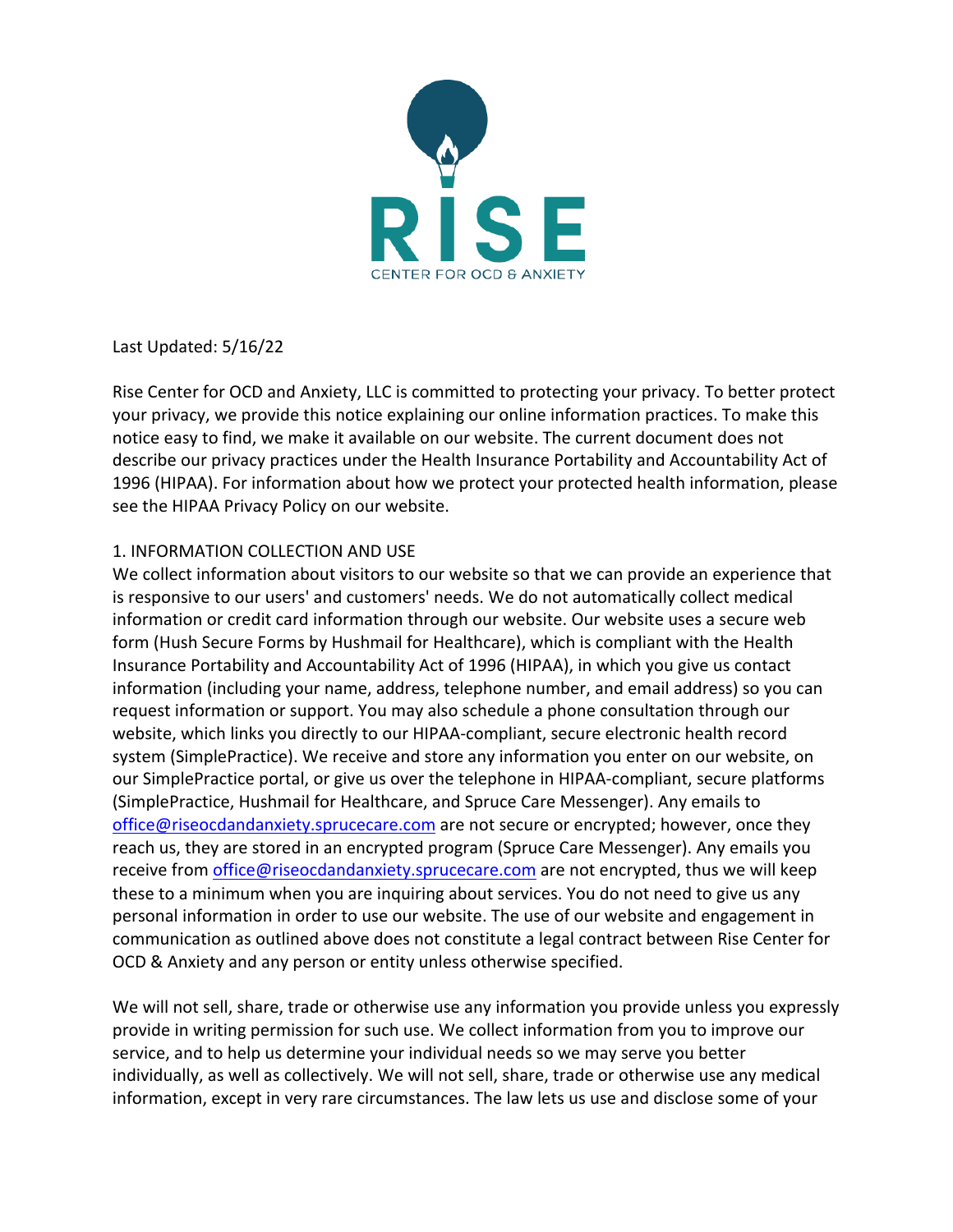PHI without your consent or authorization in some cases. We would need to disclose communications if ordered by a judge; if we believe that a child, elderly person, or disabled person is being abused or neglected; if we believe that the individual is threatening serious bodily harm to another or themselves; if we need to report a crime occurring on our premises; or when required to report information to a coroner or medical examiner.

If you require medical information, you must request it from us directly via a Medical Release form.

We may also collect non-personally identifiable information about you, such as your use of our websites, communication preferences, aggregated data relative to your Services, and responses to promotional offers and surveys. We may use or disclose aggregate information only where no individual is identified for a number of purposes, including: (a) Compiling aggregate statistics of usage for improving the website; (b) Developing, maintaining and administering the website; and (c) Following up on comments and other messages that you submit to us through the website. Please note, to better safeguard your information, please do not include any credit card information in your electronic communication unless it is specifically required by us as part of Services or transaction fulfillment process sites, or our customer contact process.

This website and our Services may contain links to other websites. Unfortunately, we are not responsible for the privacy practices or the content of such sites.

# 2. SECURITY

This website has security measures in place to protect against the loss, misuse or alteration of the information under our control. If our site allows you to enter sensitive information (such as a credit card number) on order forms, we encrypt the transmission of that information using secure socket layer technology (SSL).

We may also at times provide information about you to third parties to provide various services on our behalf, such as providers who process credit card payments. We will only share information about you that is necessary for the third party to provide the requested service. These companies are prohibited from retaining, sharing, buying, selling, storing or using your personally identifiable information for any secondary purposes.

We follow generally accepted standards to protect the personal information submitted to us, both during transmission and once we receive it. No method of transmission over the Internet, or method of electronic storage, is one hundred percent (100%) secure, however. Therefore, we cannot guarantee its absolute security.

# 3. GOOGLE ANALYTICS AND COOKIES

We may use a tool called "Google Analytics" to collect information about use of this website, such as how often users visit the website, what pages they visit when they do so, and what other sites they used prior to coming to this website. Google Analytics collects only the IP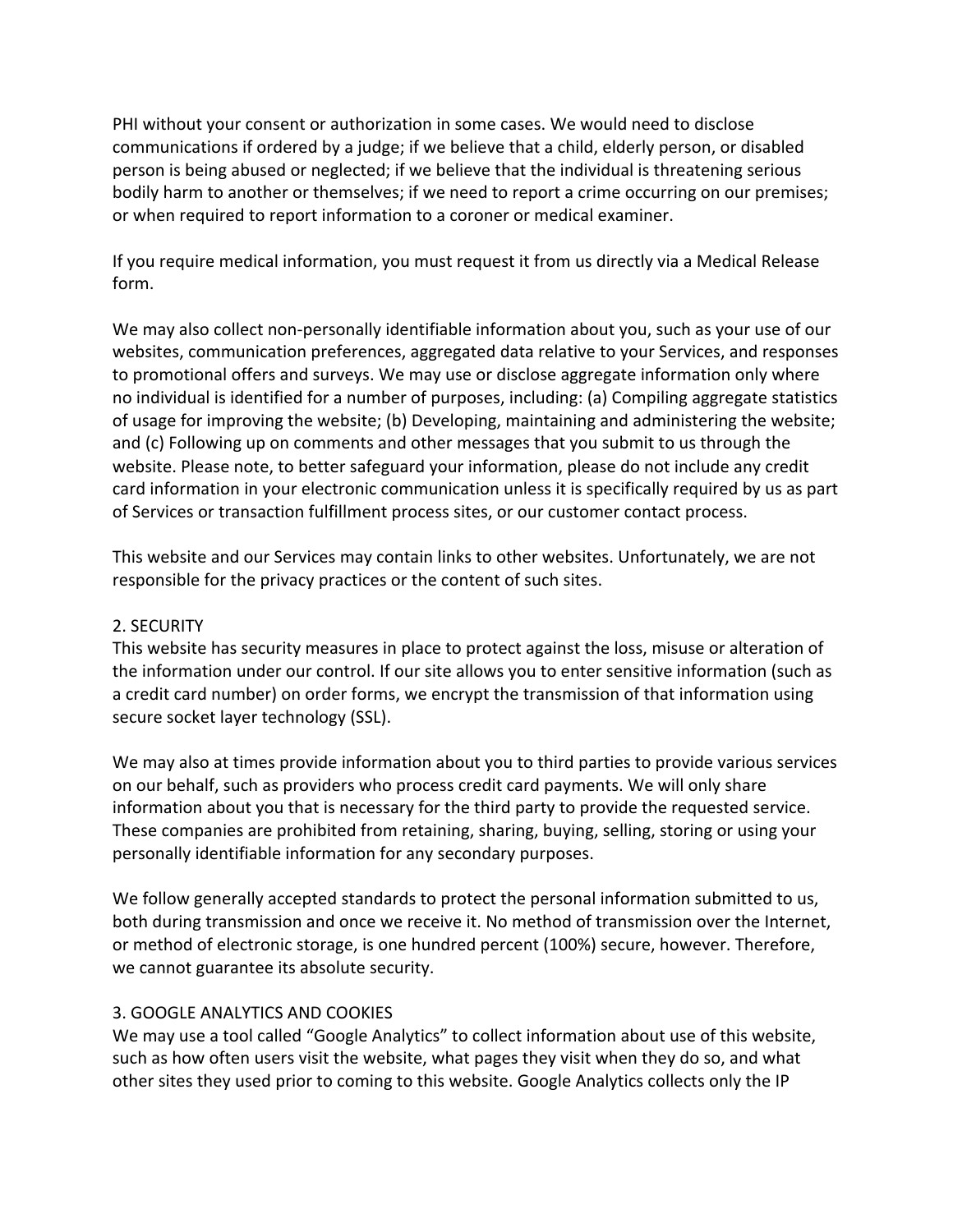address assigned to you on the date you visit this website, rather than your name or other identifying information.

Google Analytics plants a permanent cookie on your web browser to identify you as a unique user the next time you visit this website. This cookie cannot be used by anyone but Google, Inc. The information generated by the cookie will be transmitted to and stored by Google on servers in the United States.

We use the information received from Google Analytics only to improve services on this website. We do not combine the information collected through the use of Google Analytics with personally identifiable information.

Google's ability to use and share information collected by Google Analytics about your visits to this website is restricted by the Google Privacy Policy http://www.google.com/policies/privacy. You can prevent Google Analytics from recognizing you on return visits to this website by disabling the Google Analytics cookie on your browser.

4. COLLECTION AND USE OF PERSONAL INFORMATION OF CHILDREN UNDER AGE 13 We are committed to protecting the online privacy of children. In accordance with the Children's Online Privacy Protection Act ("COPPA"), we will not knowingly collect any personally identifiable information from children under the age of thirteen (13) without first obtaining parental consent. Prior to providing any personally identifiable information (your name, email address, address, phone number etc.), children under the age of thirteen (13) must have a parent or legal guardian complete and return a Parental Consent Form by email (office@riseocdandanxiety.sprucecare.com), fax (504.226.0479), or regular mail to

Rise Center for OCD and Anxiety 3500 Canal St Suite 103 New Orleans, LA 70119

The consent form states that the child's "Parent" or "Legal Guardian", by his or her signature, consents to the collection and transfer of the child's personally identifiable information. Consent may be revoked by completing a "Revocation of Parental Consent Form" and sending it to the email, fax, or physical mailing address above. In compliance with COPPA, we are sensitive about children consulting with parents or guardians before furnishing personal information or ordering anything online.

It is also our intention to adhere to the Children's Advertising Review Unit (CARU) Guidelines on Internet advertising with its special sensitivities regarding solicitations to children under thirteen (13). We encourage parents/guardians to supervise and join their children in exploring cyberspace.

#### 5. TRANSFER OF DATA ABROAD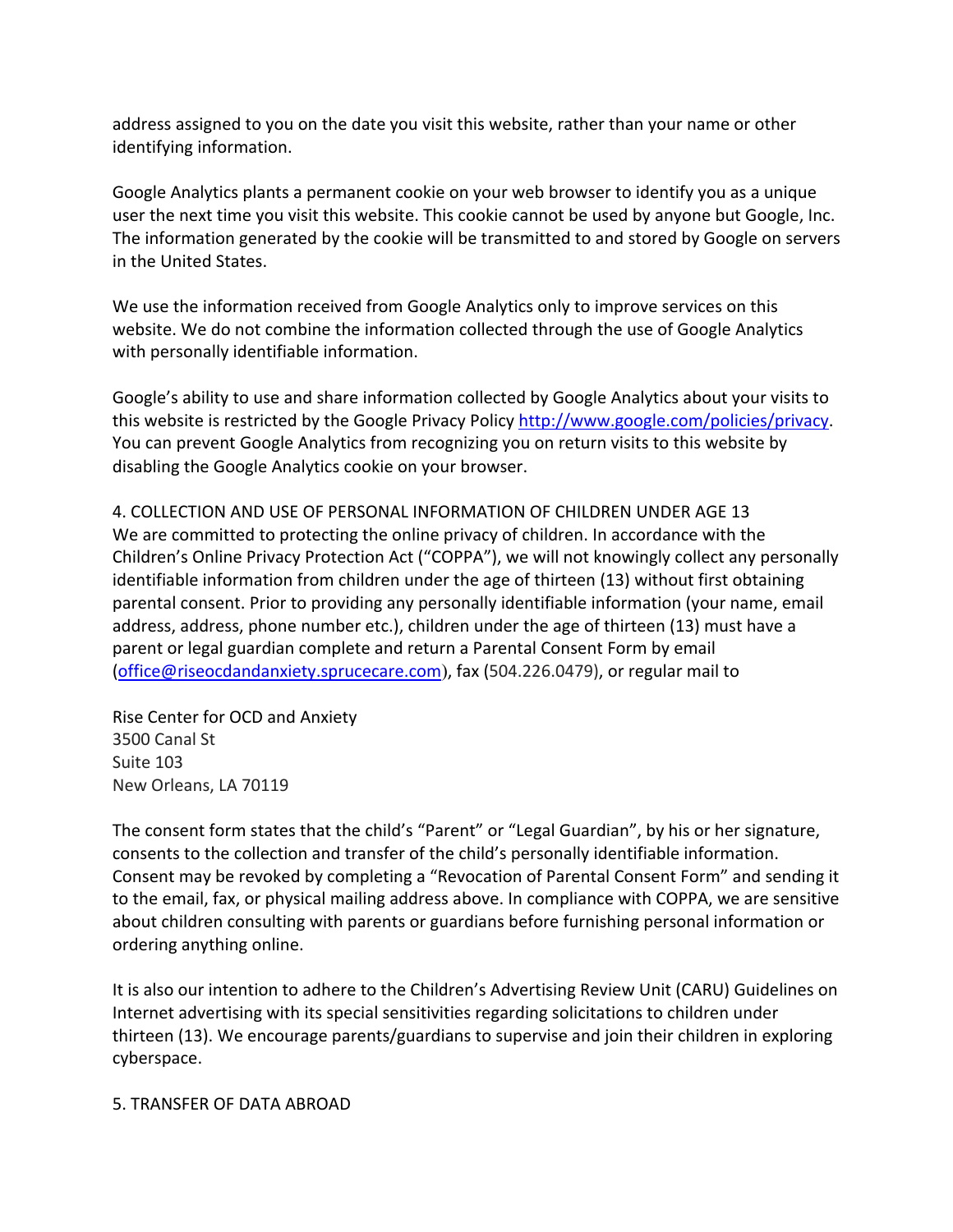If you are visiting this website from a country other than the country in which our servers are located, your communications with us may result in the transfer of information across international boundaries. By visiting this website and communicating electronically with us, you consent to such transfers.

## 6. COMPLIANCE WITH LAWS AND LAW ENFORCEMENT

We cooperate with government and law enforcement officials and private parties to enforce and comply with the law. We will disclose any information about you to government or law enforcement officials or private parties as we, in our sole discretion, believe necessary or appropriate to respond to claims and legal process (including without limitation subpoenas), to protect our property and rights or the property and rights of a third party, to protect the safety of the public or any person, or to prevent or stop activity we consider to be illegal or unethical. We will also share you information to the extent necessary to comply with ICANN's rules, regulations and policies.

To the extent we are legally permitted to do so, we will take reasonable steps to notify you in the event that we are required to provide your personal information to third parties as part of legal process.

### 7. CHANGES IN OUR PRACTICES

We reserve the right to modify this Privacy Policy at any time. If we decide to change our Privacy Policy, we will post those changes to this Privacy Policy and any other places we deem appropriate, so that you are aware of what information we collect, how we use it, and under what circumstances, if any, we disclose it.

If we make material changes to this Policy, we will notify you here, by email, or by means of a notice on our homepage, at least thirty (30) days prior to the implementation of the changes.

8. CORRECTING, UPDATING AND REMOVING PERSONAL INFORMATION You may alter, update or deactivate your account information or opt out of receiving communications from us at any time. You may communicate this by email (office@riseocdandanxiety.sprucecare.com), fax (504.226.0479), or regular mail to

Rise Center for OCD and Anxiety 3500 Canal St Suite 103 New Orleans, LA 70119

We will respond to your request for access or to modify or deactivate your information within thirty (30) days.

9. If you have questions or problems